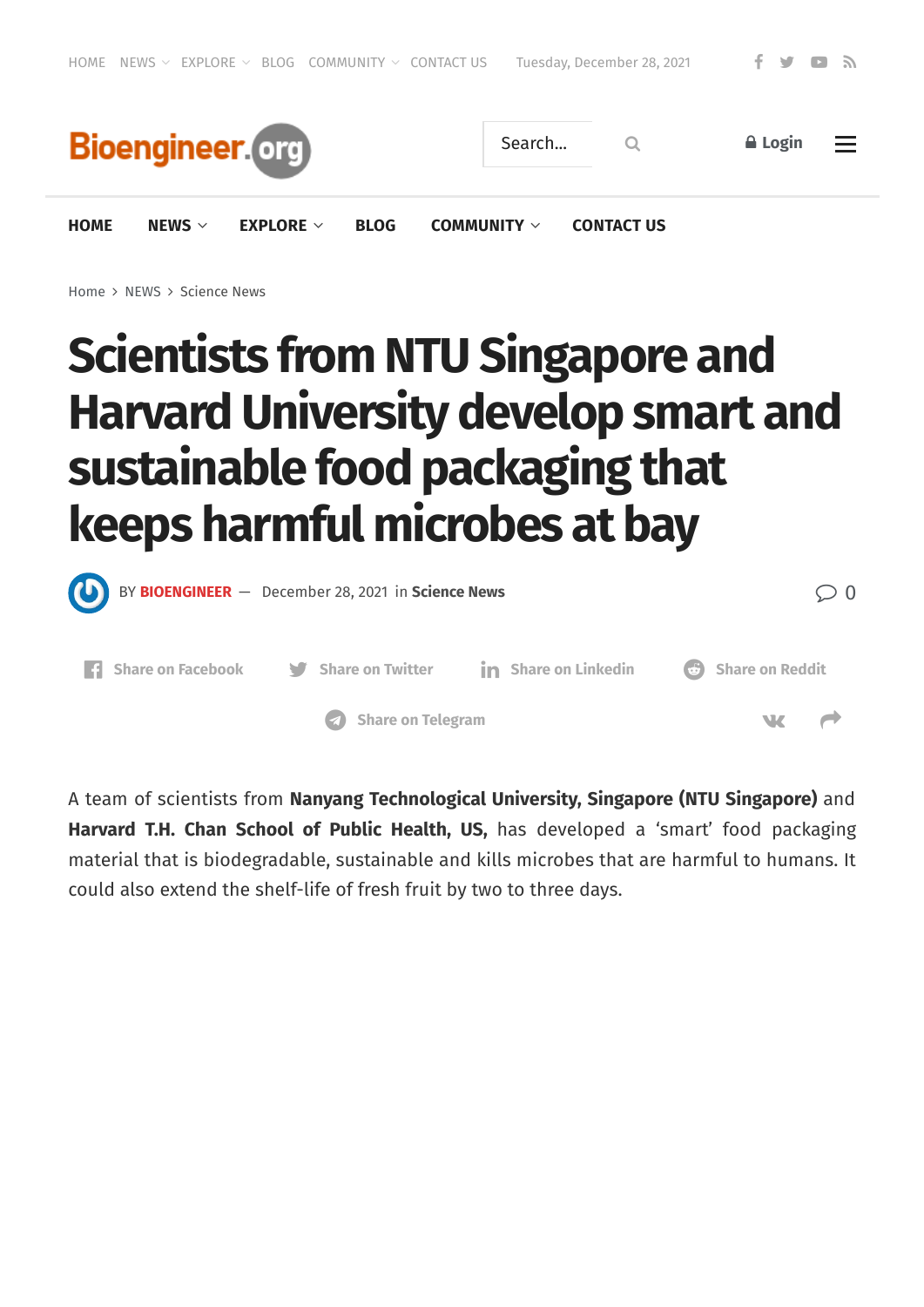

Credit: NTU Singapore

A team of scientists from **Nanyang Technological University, Singapore (NTU Singapore)** and **Harvard T.H. Chan School of Public Health, US,** has developed a 'smart' food packaging material that is biodegradable, sustainable and kills microbes that are harmful to humans. It could also extend the shelf-life of fresh fruit by two to three days.

The water-proof food packaging is made from a type of corn protein called zein, starch and other naturally derived biopolymers, infused with a cocktail of natural antimicrobial compounds (see video). These include oil from thyme, a common herb used in cooking, and citric acid, which is commonly found in citrus fruits.

In lab experiments, when exposed to an increase in humidity or enzymes from harmful bacteria, the fibres in the packaging have been shown to release the natural antimicrobial compounds, killing common dangerous bacteria that contaminate food, such as E. Coli and Listeria, as well as fungi.

The packaging is designed to release the necessary miniscule amounts of antimicrobial compounds only in response to the presence of additional humidity or bacteria. This ensures that the packaging can endure several exposures, and last for months.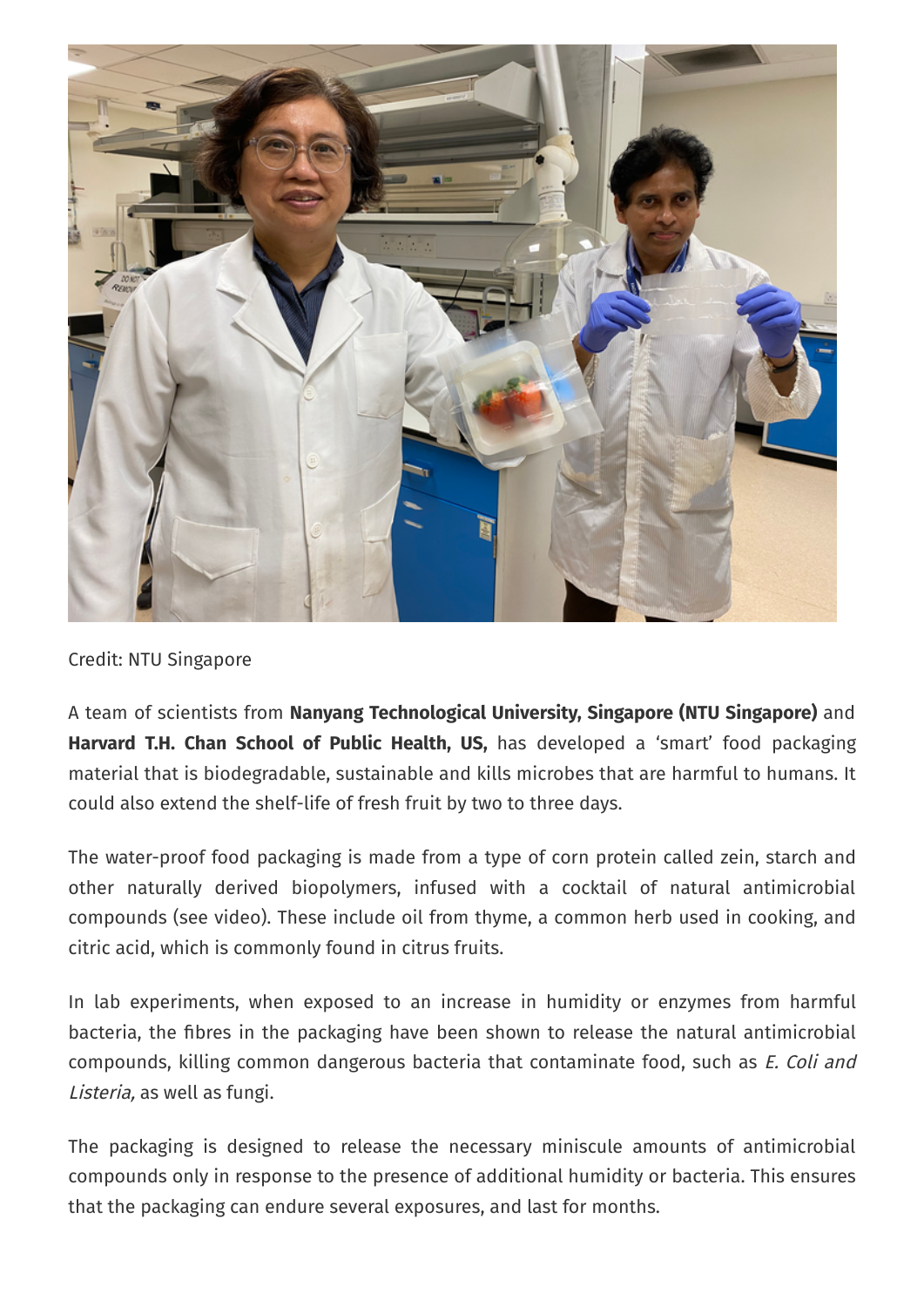As the compounds combat any bacteria that grow on the surface of the packaging as well as on the food product itself, it has the potential to be used for a large variety of products, including ready-to-eat foods, raw meat, fruits, and vegetables.

In an experiment, strawberries that were wrapped in the packaging stayed fresh for seven days before developing mould, compared to counterparts that were kept in mainstream fruit plastic boxes, which only stayed fresh for four days.

The invention is the result of the collaboration by scientists from the **NTU-Harvard T. H. Chan School of Public Health Initiative for Sustainable Nanotechnology (NTU-Harvard SusNano)**, which brings together NTU and Harvard Chan School researchers to work on cutting edge applications in agriculture and food, with an emphasis on developing non-toxic and environmentally safe nanomaterials.

The development of this advanced food packaging material is part of the University's efforts to promote sustainable food tech solutions, that is aligned with the **NTU 2025 strategic plan**, which aims to develop sustainable solutions to address some of humanity's pressing grand challenges.

**Professor Mary Chan, Director of NTU's Centre of Antimicrobial Bioengineering**, who co-led the project, said: "This invention would serve as a better option for packaging in the food industry, as it has demonstrated superior antimicrobial qualities in combatting a myriad of food-related bacteria and fungi that could be harmful to humans. The packaging can be applied to various produces such as fish, meat, vegetables, and fruits. The smart release of antimicrobials only when bacteria or high humidity is present, provides protection only when needed thus minimising the use of chemicals and preserving the natural composition of foods packaged."

**Professor Philip Demokritou, Adjunct Professor of Environmental Health at Harvard Chan School, who is also Director of Nanotechnology and Nanotoxicology Center and Co-director of NTU-Harvard Initiative on Sustainable Nanotechnology**, who co-led the study, said: "Food safety and waste have become a major societal challenge of our times with immense public health and economic impact which compromises food security. One of the most efficient ways to enhance food safety and reduce spoilage and waste is to develop efficient biodegradable non-toxic food packaging materials. In this study, we used nature-derived compounds including biopolymers, non-toxic solvents, and nature-inspired antimicrobials and develop scalable systems to synthesise smart antimicrobial materials which can be used not only to enhance food safety and quality but also to eliminate the harm to the environment and health and reduce the use of non-biodegradable plastics at global level and promote sustainable agri-food systems."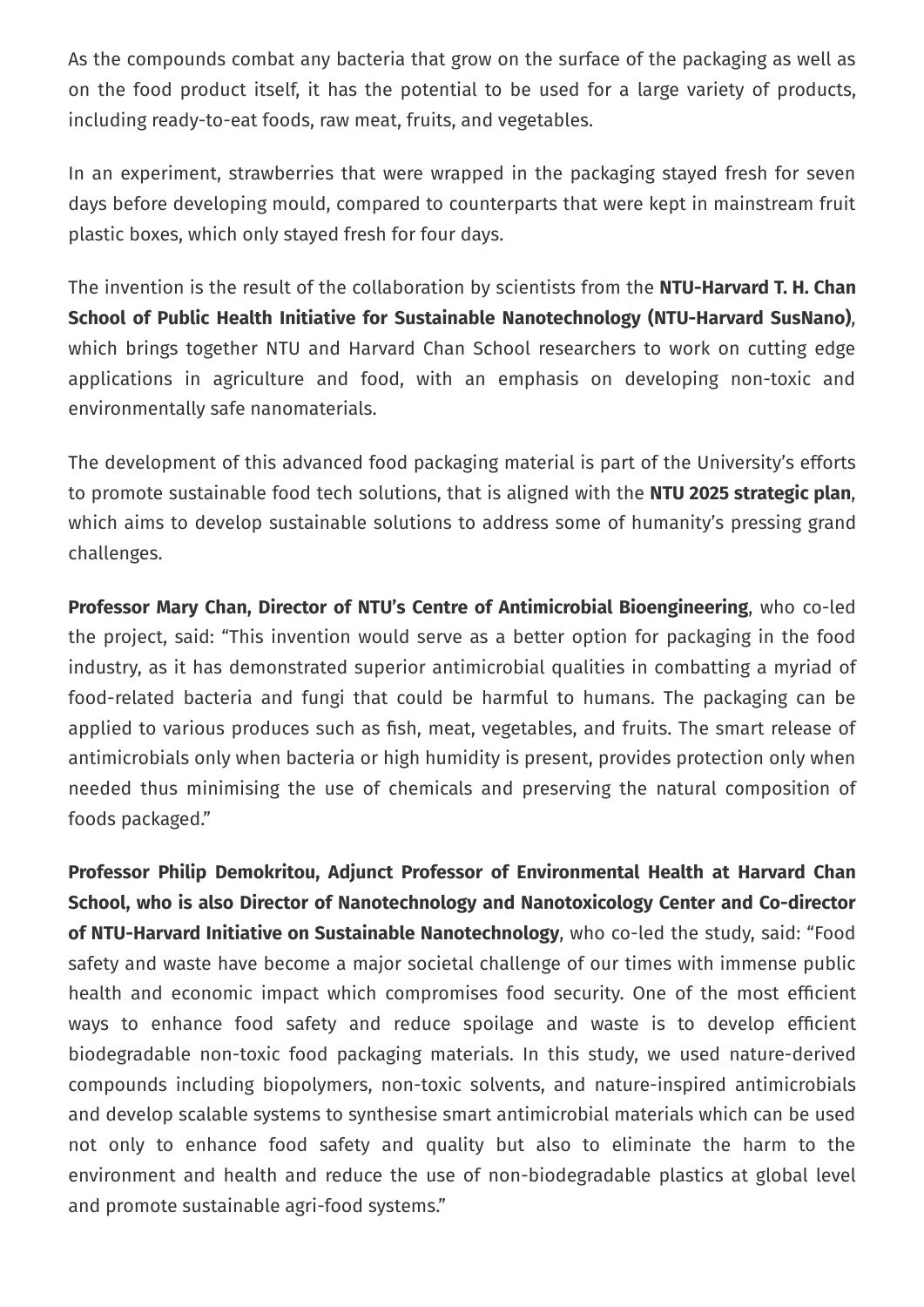Providing an independent assessment of the work done by the NTU research team, **Mr Peter Barber, CEO of ComCrop**, a Singapore company that pioneered urban rooftop farming, said: "The NTU-Harvard Chan School food packaging material would serve as a sustainable solution for companies like us who want to cut down on the usage of plastic and embrace greener alternatives. As ComCrop looks to ramp up product to boost Singapore's food production capabilities, the volume of packaging we need will increase in sync, and switching to a material such as this would help us have double the impact. The wrapping's antimicrobial properties, which could potentially extend the shelf life of our vegetables, would serve us well. The packaging material holds promise to the industry, and we look forward to learning more about the wrapping and possibly adopting it for our usage someday."

The results of the study were published in the peer-reviewed academic journal ACS Applied Materials & Interfaces in October.

#### **Cutting down on packaging waste**

The packaging industry is the largest and growing consumer of synthetic plastics derived from fossil fuels, with food packaging plastics accounting for the bulk of plastic waste that are polluting the environment.

In Singapore, packaging is a major source of trash, with data from Singapore's National Environment Agency showing that out of the 1.76 million tonnes of waste disposed of by domestic sources in 2018, one third of it was packaging waste, and over half of it (55 per cent) was plastic.

The smart food package material, when scaled up, could serve as an alternative to cut down on the amount of plastic waste, as it is biodegradable. Its main ingredient, zein, is also produced from corn gluten meal, which is a waste by-product from using corn starch or oils in order to produce ethanol.

The food packaging material is produced by electrospinning[1] the zein, the antimicrobial compounds with cellulose, a natural polymer starch that makes up plant cell walls, and acetic acid, which is commonly found in vinegar.

**Prof Mary Chan** added: "The sustainable and biodegradable active food packaging, which has inbuilt technology to keep bacteria and fungus at bay, is of great importance to the food industry. It could serve as an environmentally friendly alternative to petroleum-based polymers used in commercial food packaging, such as plastic, which have a significant negative environmental impact."